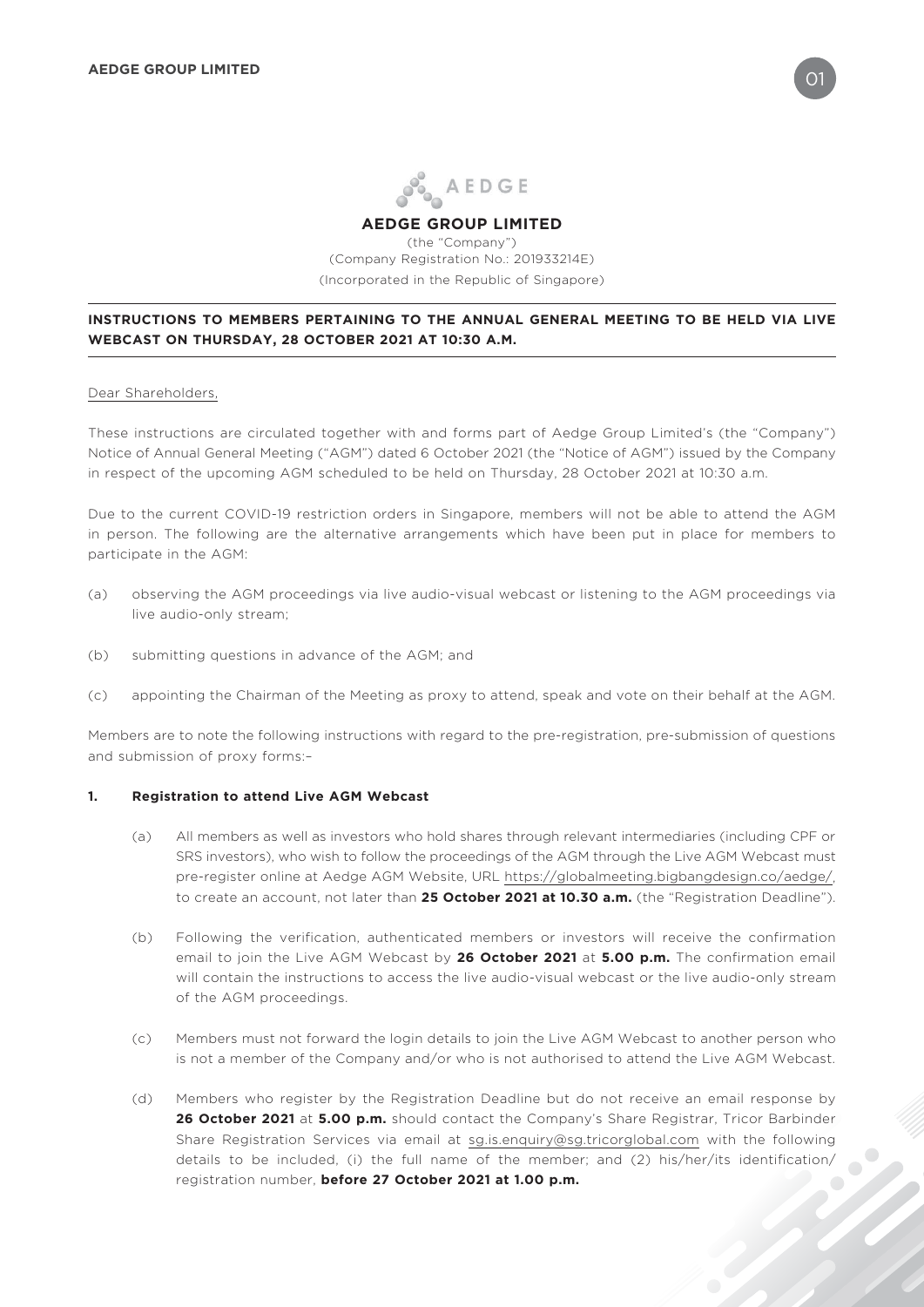#### **2. Submission of Questions**

- (a) Members will not be able to ask questions at the AGM live during the webcast or audio-stream. Therefore, it is important for members to pre-register and submit their questions in advance of the AGM.
- (b) Members may pre-register and submit their questions relating to the resolutions to be tabled for approval at the AGM to the Chairman of the Meeting, in advance of the AGM, in the following manner:
	- (i) via the Aedge AGM Website; or
	- (ii) if submitted electronically, be submitted via email to the Company at agmqueries@aedge.com.sg; and
	- (iii) if submitted by post, be lodged at Company's registered office address, at Block 4009 Ang Mo Kio Ave 10, Tech Place 1 #04-32/33, Singapore 569738.
- (c) When sending questions, members should also provide their full name as it appears on the CDP/CPF/SRS records, address, contact number, email address, number of shares in the Company and the manner in which the shares are held in the Company (e.g. via CDP, CPF or SRS) for verification.
- (d) All questions must be submitted by **21 October 2021 at 5.00 p.m.**
- (e) The Management and the Board of Directors of the Company will endeavour to address all substantial and relevant questions received from members prior to the AGM by publishing the responses to those questions on the SGX website at the URL: *https://www.sgx.com/securities/ company-announcements* and the Company's website at the URL *https://www.aedge.com.sg/*. Where substantial and relevant questions submitted by members are unable to be addressed prior to the AGM, the Company will address them at the AGM.
- (f) The responses from the board of directors and management of the Company shall thereafter be published on the SGXNET and the Company's corporate website at the URL *https://www.aedge.com.sg/*, together with the minutes of the AGM, within one (1) month after the conclusion of the AGM.

#### **3. Proxy Voting**

- (a) **Voting at the AGM is by proxy ONLY.** Due to the various control and safe distancing measures put in place in Singapore to prevent the spread of COVID- 19, members will not be able to attend the AGM in person. A member (whether individual or corporate) must submit his/her/its proxy form appointing the Chairman of the Meeting as his/her/its proxy to attend, speak and vote on his/her/its behalf at the AGM if such member wishes to exercise his/her/its voting rights at the AGM. The accompanying proxy form for the AGM will be announced together with the Notice of AGM and may be accessed at the Company's website at the URL *https://www.aedge.com.sg/*, and the SGX website at the URL *https://www.sgx.com/securities/company-announcements*.
- (b) Where a member (whether individual or corporate) appoints the Chairman of the Meeting as his/her/its proxy, he/she/it must give specific instructions as to voting, or abstentions from voting, in respect of a resolution in the proxy form, failing which the appointment of the Chairman of the Meeting as proxy for that resolution will be treated as invalid.

30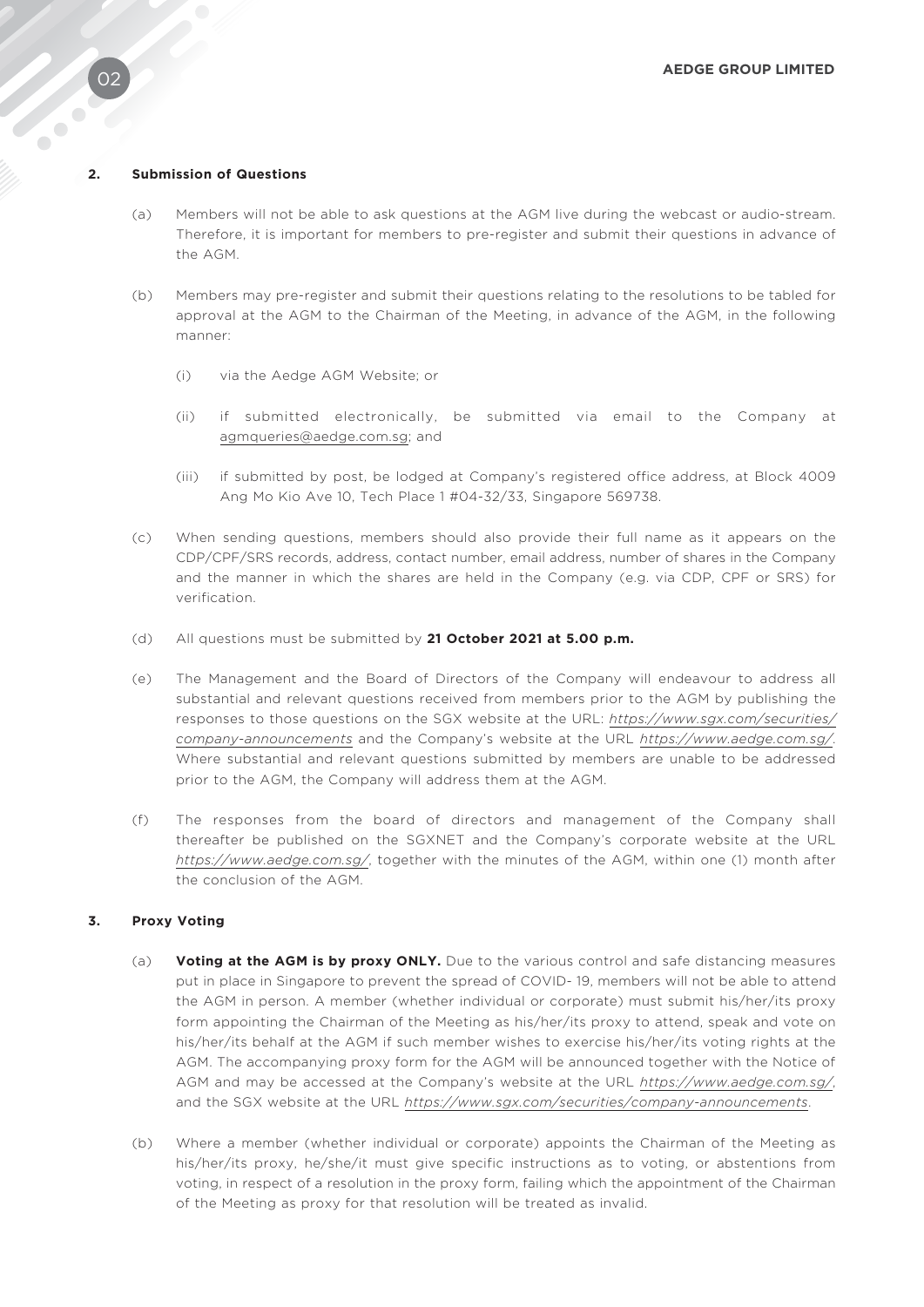- (c) Central Provident Fund ("CPF") or Supplementary Retirement Scheme ("SRS") investors who wish to appoint the Chairman of the Meeting as proxy should approach their respective CPF Agent Banks or SRS Operators to submit their votes at least seven working days before the AGM, latest by **18 October 2021 at 10.30 a.m.**
- (d) The instrument appointing the Chairman of the Meeting as proxy must be submitted to the Company in the following manner:
	- (i) if submitted by post, be lodged at the office of the Company's Share Registrar, Tricor Barbinder Share Registration Services (a division of Tricor Singapore Pte. Ltd.) at 80 Robinson Road, #11-02, Singapore 068898; or
	- (ii) if submitted electronically, be submitted via email to the Company's Share Registrar at sg.is.proxy@sg.tricorglobal.com,

in either case not less than 72 hours before the time appointed for the AGM, latest by **25 October 2021 at 10.30 a.m.**

### **4. Key dates/deadlines**

In summary, the key dates/deadlines which members should take note of are set out in the table below:

| <b>Key dates</b>                                                  | <b>Actions</b>                                                                                                                                                                                                                                                                                                                                                                                                                                                                     |
|-------------------------------------------------------------------|------------------------------------------------------------------------------------------------------------------------------------------------------------------------------------------------------------------------------------------------------------------------------------------------------------------------------------------------------------------------------------------------------------------------------------------------------------------------------------|
| 6 October 2021 at 9.00 a.m.                                       | Members may begin to pre-register for live audio- visual<br>webcast/live audio-only stream of the AGM proceedings.                                                                                                                                                                                                                                                                                                                                                                 |
| 18 October 2021 at 10.30 a.m.                                     | Deadline for CPF or SRS investors who wish to appoint the<br>Chairman of the Meeting as proxy to approach their respective<br>CPF Agent Banks or SRS Operators to submit their votes.                                                                                                                                                                                                                                                                                              |
| 21 October 2021 at 5.00 p.m.                                      | Deadline for members to submit questions in advance.                                                                                                                                                                                                                                                                                                                                                                                                                               |
| 25 October 2021 at 10.30 a.m.                                     | Deadline for members to submit proxy form.                                                                                                                                                                                                                                                                                                                                                                                                                                         |
| 25 October 2021 at 10.30 a.m.                                     | Deadline for members to pre-register for live audio-visual<br>webcast/live audio- only stream of the AGM proceedings.                                                                                                                                                                                                                                                                                                                                                              |
| 26 October 2021 at 5.00 p.m.                                      | Authenticated members will receive an email which will contain<br>the link to access the live audio-visual webcast or the live<br>audio-only stream of the AGM proceedings (the "Confirmation"<br>Email"). Members who do not receive the Confirmation Email<br>by 26 October 2021 at 5.00 p.m., but have registered by<br>25 October 2021 deadline should contact our Share Registrar,<br>Tricor Barbinder Share Registration Services at sg. is. enquiry@<br>sg.tricorglobal.com |
| Date and time of AGM - Thursday,<br>28 October 2021 at 10:30 a.m. | Click on the link in the Confirmation Email and follow the<br>instructions to access the live audio-visual webcast or live<br>audio-only stream of the AGM proceedings.                                                                                                                                                                                                                                                                                                            |